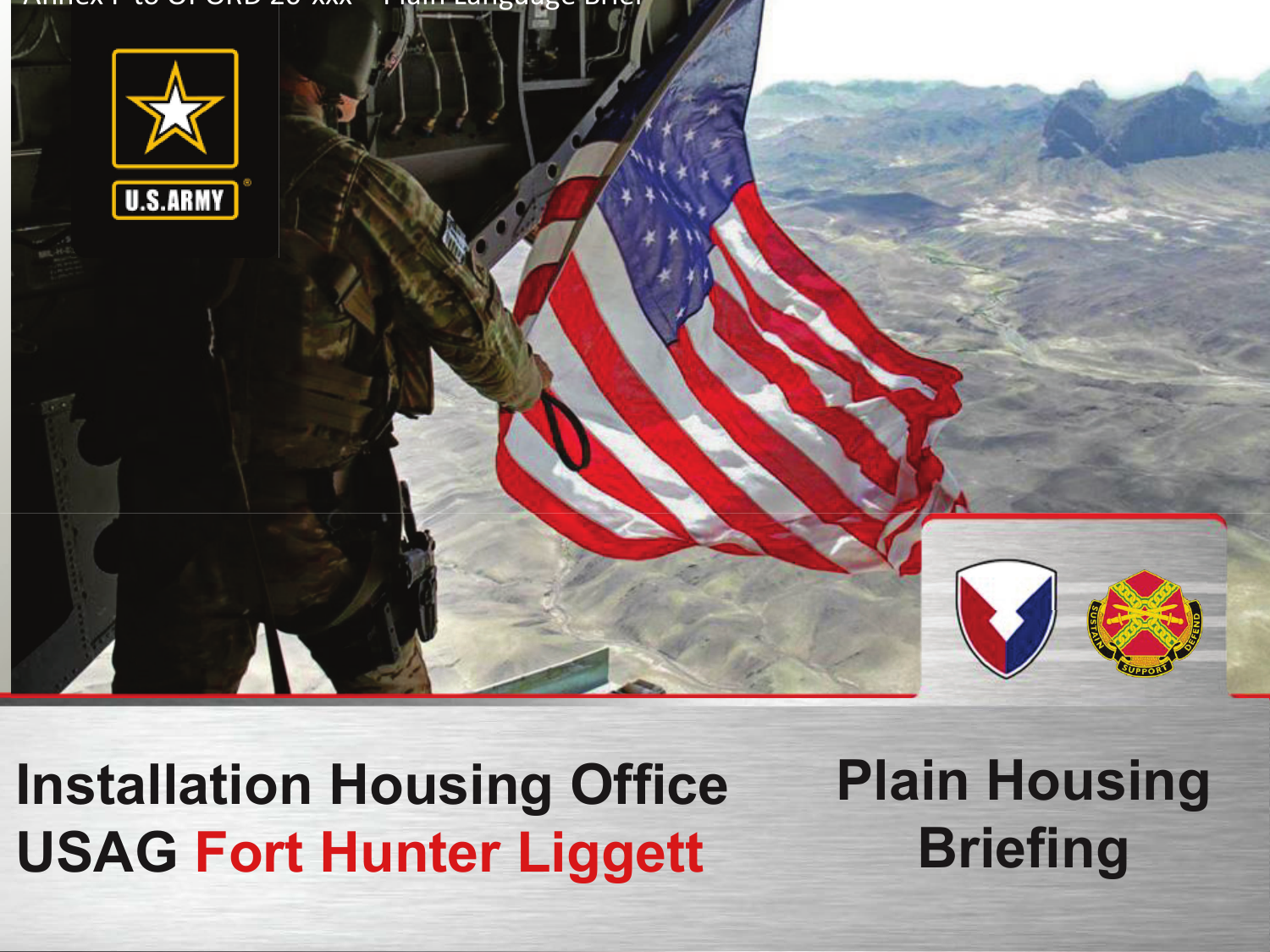

### **Welcome to the Garrison Housing Office**

- $\blacksquare$  The USAG Fort Hunter Liggett Housing staff are employed by the Army to assist Service Members and their Families with housing matters and advocate on their behalf with community partners/agencies both on and off the installation
- D. The Housing Service Office (HSO) provides referral services and tenant/landlord dispute services
- ш The garrison Housing Manager manages the Installation Housing Office and reports directly to the Director, Public Works and garrison leadership

#### **Garrison Leadership**

 Garrison Commander: COL Lisa Lamb Garrison Command Sergeants Major: CSM Mark Fluckiger Garrison Deputy Commander: LTC Stephen Stanley Garrison Deputy To The Garrison Commander: Dave MyhresGarrison DWP Director Bob SandersGarrison Housing Manager: Jeannie Drayton

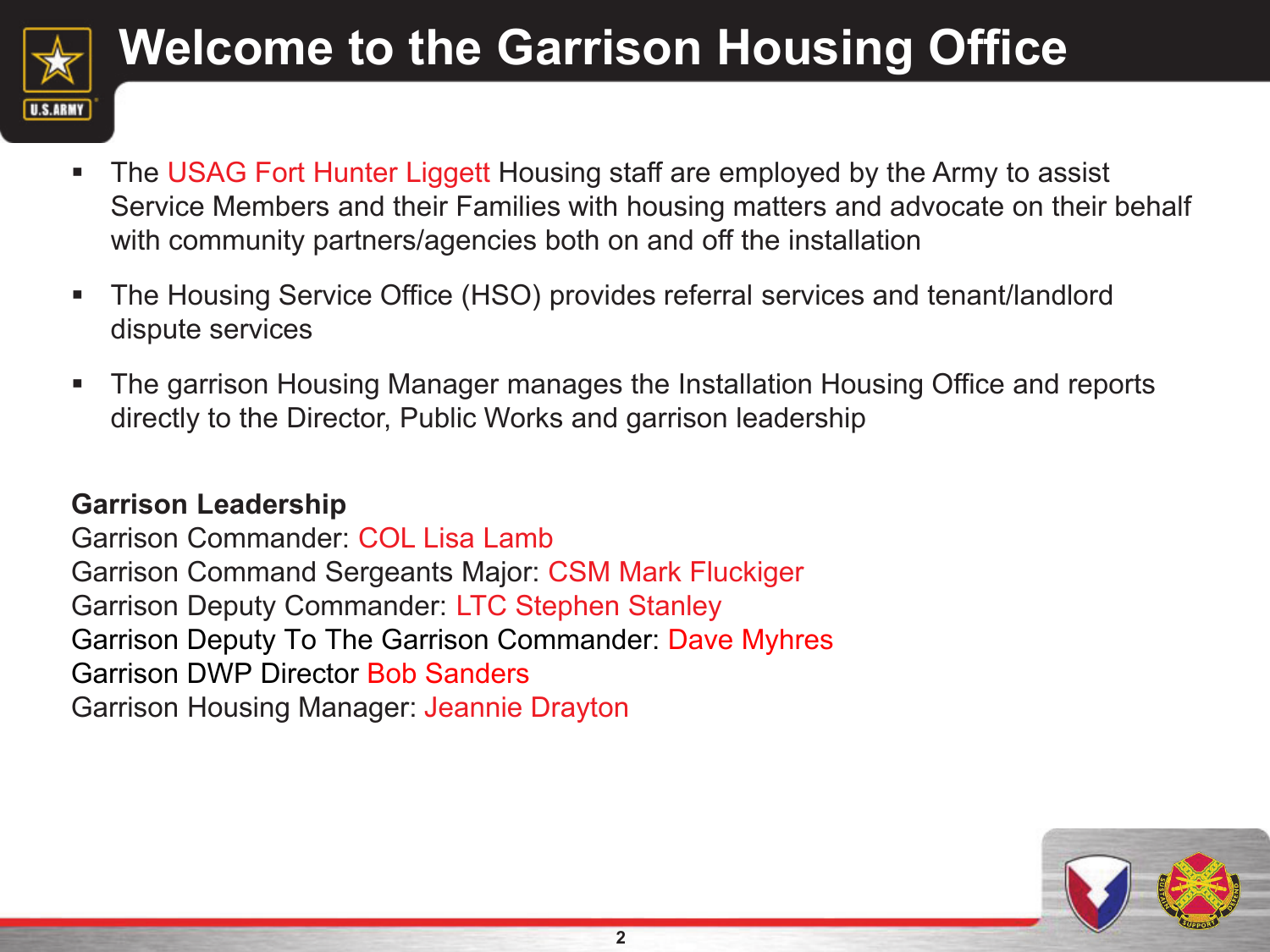

### **Garrison Housing Services Office (HSO)**

The goal of the HSO is to implement and maintain a high quality worldwide resource for relocation services that is innovative, comprehensive, and the first choice of information and support when Soldiers and families relocate.

- oNon-discriminatory listings of adequate and affordable rental and for-sale housing
- o Counseling/referral on eligible installation services (i.e. legal, education, Exceptional Family Member Program)
- oPreliminary inquiries to validate housing discrimination complaints
- oLiaison with community and government officials / organizations (on and off post)
- oHousing data exchange with other DoD housing offices
- o Liaisons with Army Community Services in support of the Housing Relocation Assistance Program
- o Housing market area data for use in developing market analyses Rental negotiations and lease review

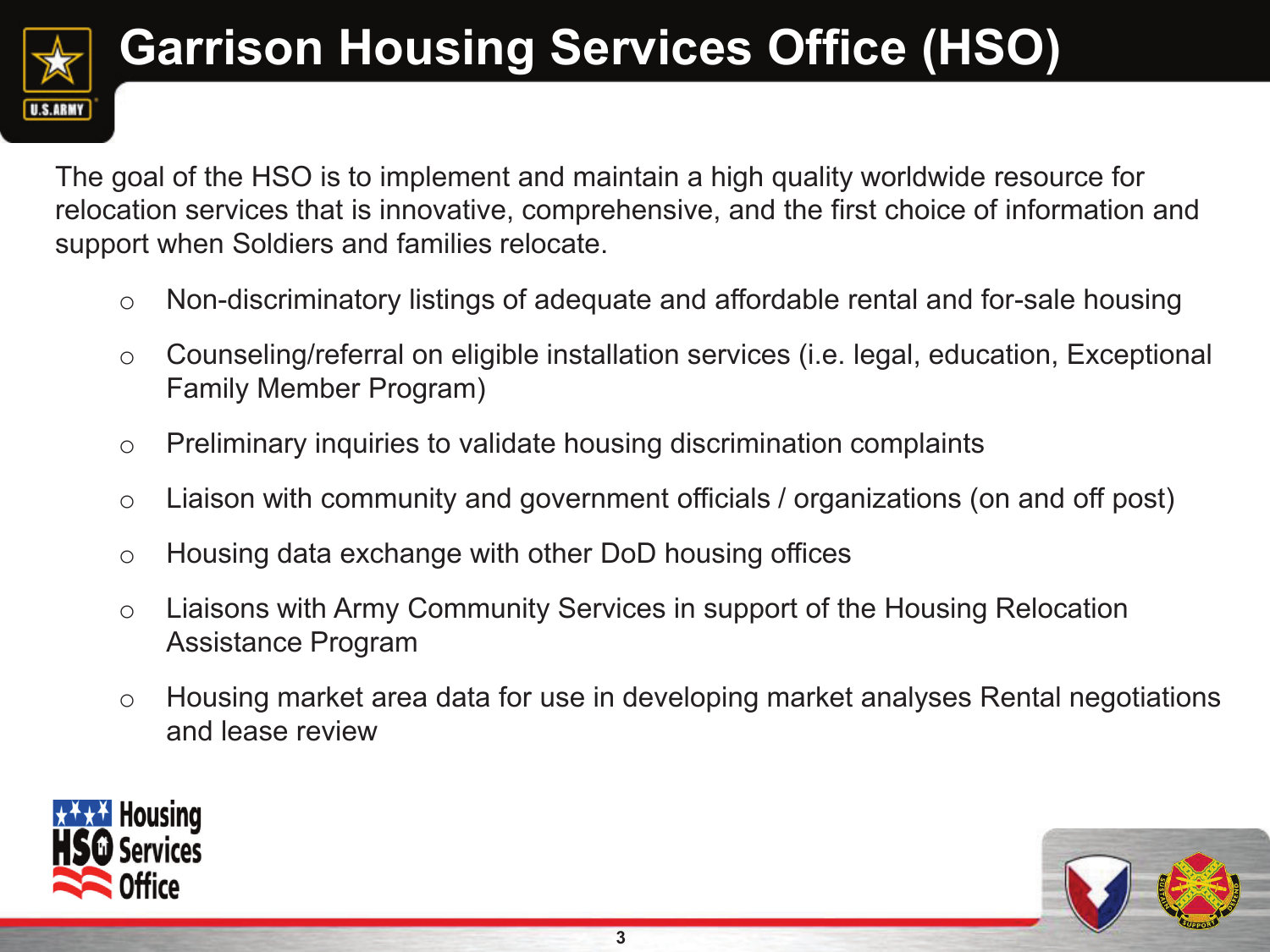

### **Garrison Housing Services Office (HSO)**

- • One-Stop, Full Service from Arrival to Departure for the Following:
	- oHome buying counseling
	- oLandlord-tenant dispute resolution
	- oBasic Allowance for Housing (BAH) data submission
	- o Property inspections
		- $\Box$  <sup>P</sup>er FY20 NDAA: If tenant is not available for pre-assignment walkthrough inspection, Housing Office can attend on tenant's behalf
		- $\Box$  Per FY20 NDAA: The Housing Manager initiate<sup>s</sup> contact with resident 15 day<sup>s</sup> and 60 days after move in regarding the satisfaction of the resident.
	- oAdministrative assistance with utility company fees/deposits, connections, and billings
	- oInformational briefings (in- and out-processing, entitlements), community outreach

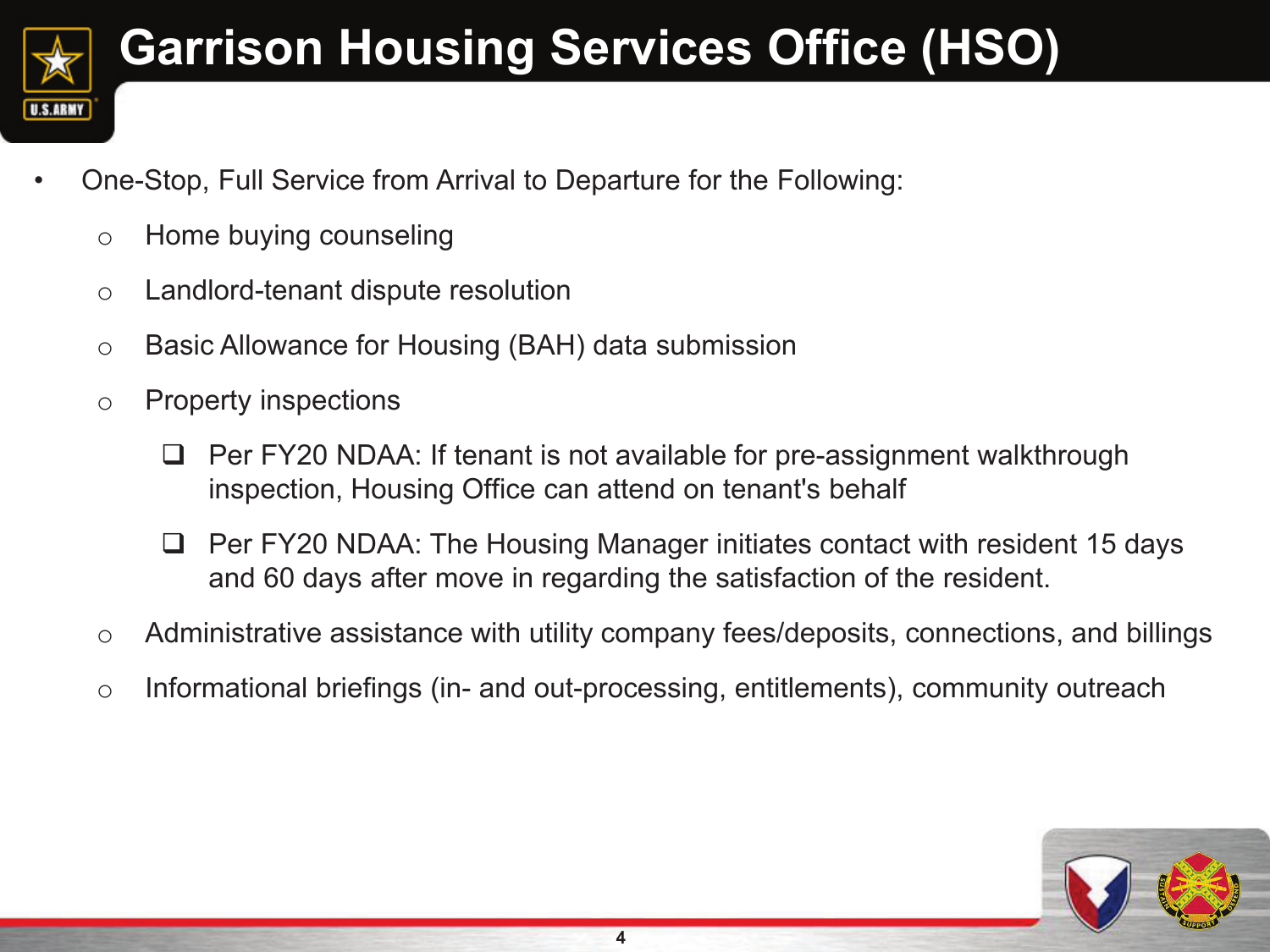

#### **Furniture Safety & Additional Information**

 $\mathcal{L}_{\mathcal{A}}$ ■ Tenants are not permitted to anchor any furniture, television, or large appliance to the wall of the unit without incurring <sup>a</sup> penalty or obligation to repair the wall upon vacating

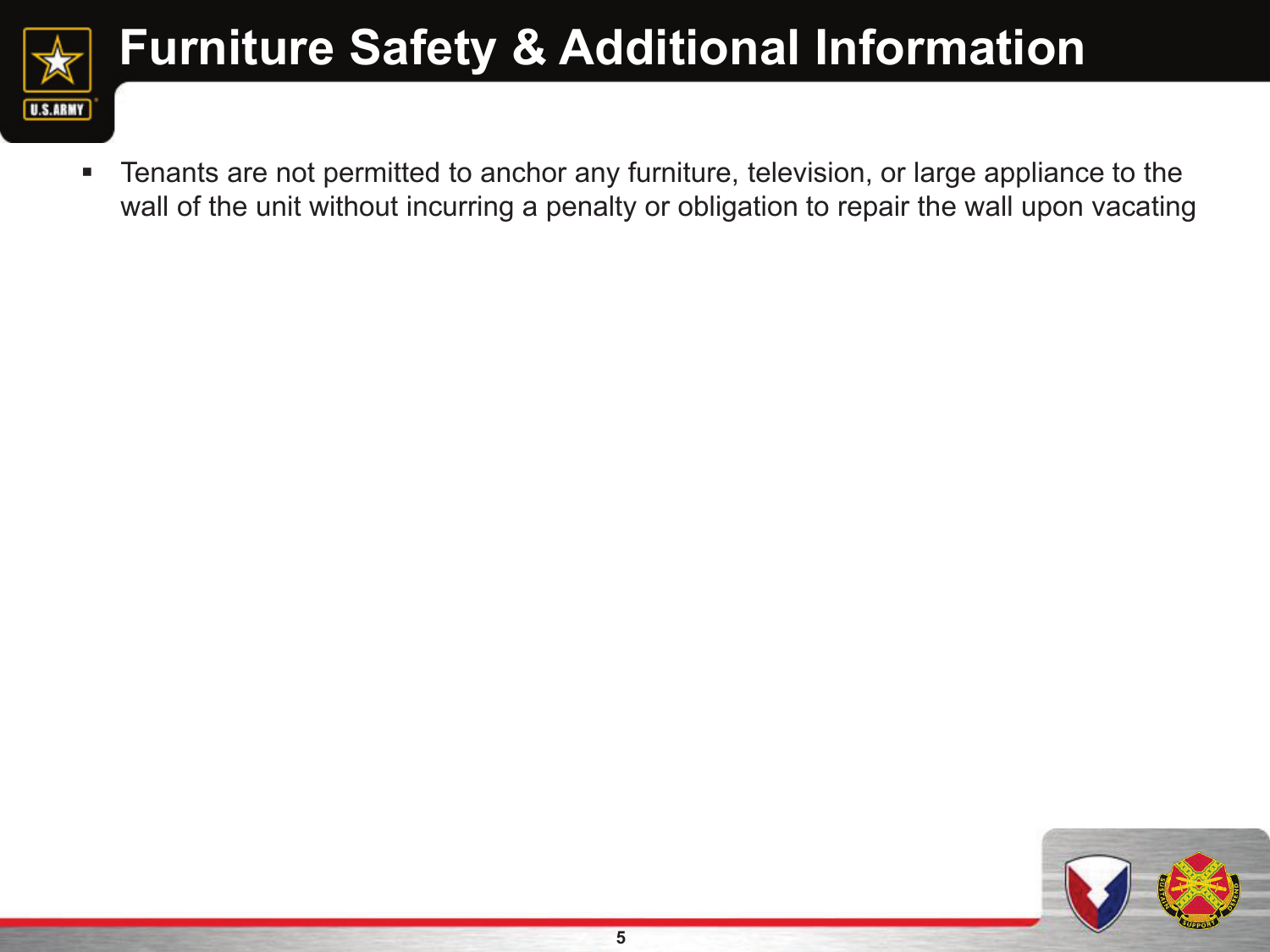

## **USAG Fort Hunter Liggett Mission & Vision**

- $\blacksquare$  United States Army Garrison Fort Hunter Liggett and Parks Reserve Forces Training Area are one garrison located on two installations that provide complementary training capabilities in support of America's Army Reserve and other DOD partners. USAG FHL is the pinnacle place to live, work and train. It provides critical base support that enables our Commanders to build mission readiness and provides an enhanced quality of life that our Service members, Families and Civilian employees deserve.
- п Our support is provided in several different ways:
- п Training - We must provide ranges, training areas and maneuver spaces that are well kept and support current and future weapons systems and platforms.
- $\blacksquare$  Training Support - We must have a streamlined, user friendly, customer focused atmosphere that allows our training partners to quickly deploy, conduct Reception and Integration, execute the training they planned and then quickly redeploy to home station.
- $\blacksquare$  Base Operations - We must always take care of our tenants that live and work on our installations by affording them the very best housing, facilities and installation support activities.

#### Vision

 $\blacksquare$  USAG Fort Hunter Liggett is regarded as the pinnacle training platform in the United States Army Reserve and emerges as a designated Mobilization Force Generation Installation